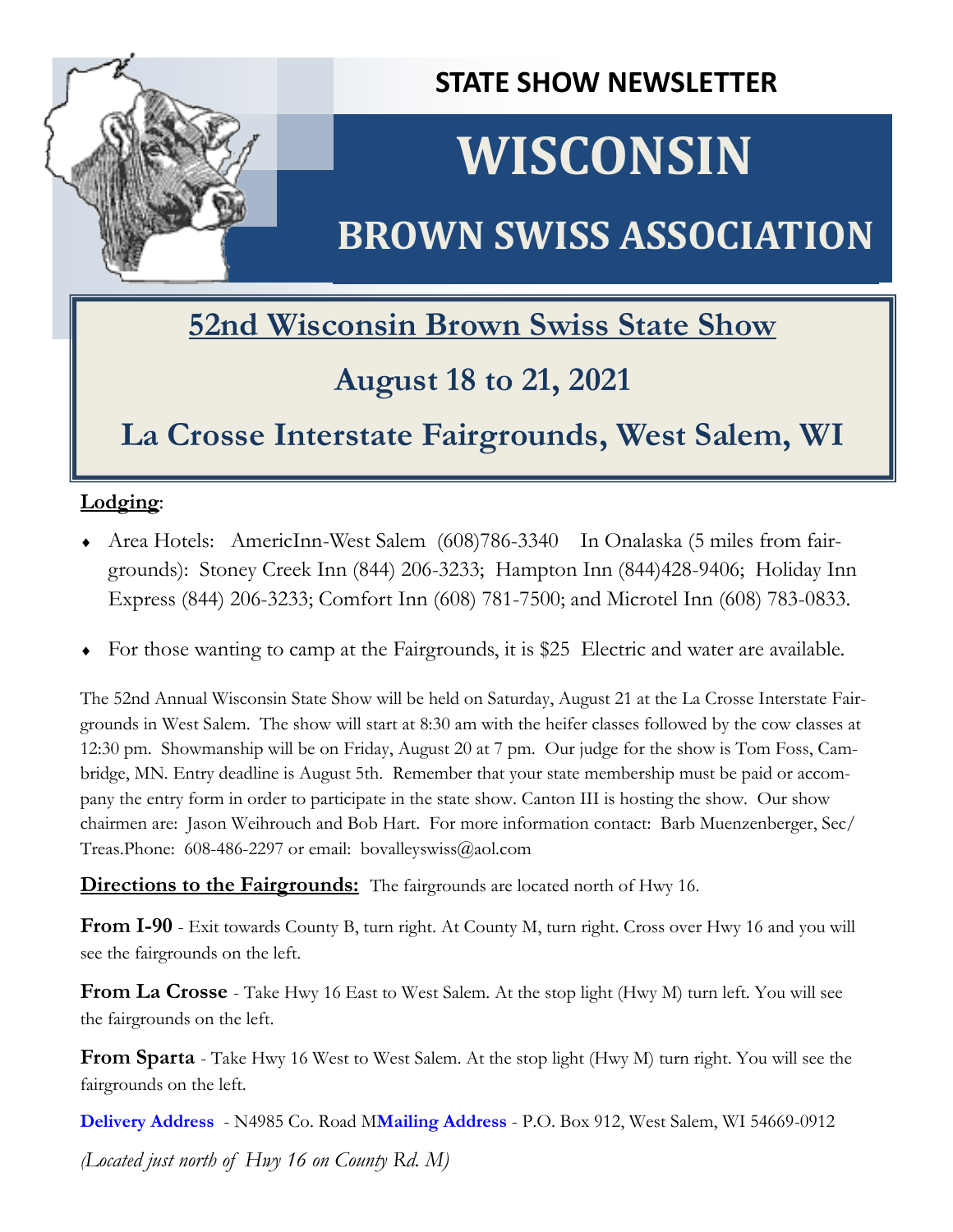

# **President's Message: All are invited**

Welcome everyone to our 52nd Wisconsin Brown Swiss State Show! Given the enthusiasm around Brown Swiss sales and shows so far this year, I expect this show will be one of our best yet. I hope you make plans to come, whether to exhibit or to spectate, as it promises to be another great event for our breed. This year, we will be hosting on our own, as our friends

from Minnesota return to MN State Fair for their show. One question we frequently get about State Show is: "Are out of state cattle and exhibitors invited?" The answer is "Yes!" Early in 2020, before COVID was a word we knew, the Board of Directors approved a State Show vision. That vision was shared in the newsletter previously, but I have included it below. The reason why is that we believe that for the past 50 years, the Wisconsin State Show has been viewed as one of, if not the best, state level Brown Swiss show in the country. It is our intention to keep it that way, which is why we welcome entries from breeders outside of Wisconsin with a paid Wisconsin Brown Swiss membership (associate or voting). You can find the membership rules on Page 6. See you in West Salem! Josh Hushon, WI Brown Swiss President

#### State Show vision

The Wisconsin Brown Swiss State Show will be a high-caliber competition for breeders to have their cattle judged against other high-quality Brown Swiss by a nationally approved judge. We welcome all breeders from all states with a paid Wisconsin Brown Swiss membership to join us for our show with eligibility for all awards and recognition.

| <b>Wisconsin Brown Swiss Membership Renewal Form</b>                                                                                                                                                    |                 |
|---------------------------------------------------------------------------------------------------------------------------------------------------------------------------------------------------------|-----------------|
| To do so please send the application back with your payment and membership type marked before April 1st.<br>All fees are paid annually. Make sure to pay your dues in order to participate in the show. |                 |
| <b>Name</b><br><b>Farm Name</b><br><u> Andreas Andreas Andreas Andreas Andreas Andreas Andreas Andreas Andreas Andreas Andreas Andreas Andreas Andreas</u>                                              |                 |
| <b>Address</b>                                                                                                                                                                                          |                 |
| <b>Adult Membership:</b> Voting Associate                                                                                                                                                               | \$25.00         |
| Number of Cows in Herd______ X \$.50                                                                                                                                                                    | \$              |
| <i>Junior Membership:</i> (Juniors Must be 9 through age 21 as of 1/1/21)                                                                                                                               | \$5.00          |
| $\frac{1}{2}$ Age as of $\frac{1}{1/1}$                                                                                                                                                                 |                 |
| *LATE FEE-PAYMENT AFTER MAY 1ST**\$50.00**                                                                                                                                                              |                 |
| (Does Not Apply to New Members)                                                                                                                                                                         | \$              |
|                                                                                                                                                                                                         |                 |
| <b>Total Due</b>                                                                                                                                                                                        | $s = = = = = =$ |
| Please return to:                                                                                                                                                                                       |                 |
| Wisconsin Brown Swiss Ass n, %Barb Muenzenberger, W561 Muenzenberger Rd, Coon Valley, WI 54623                                                                                                          |                 |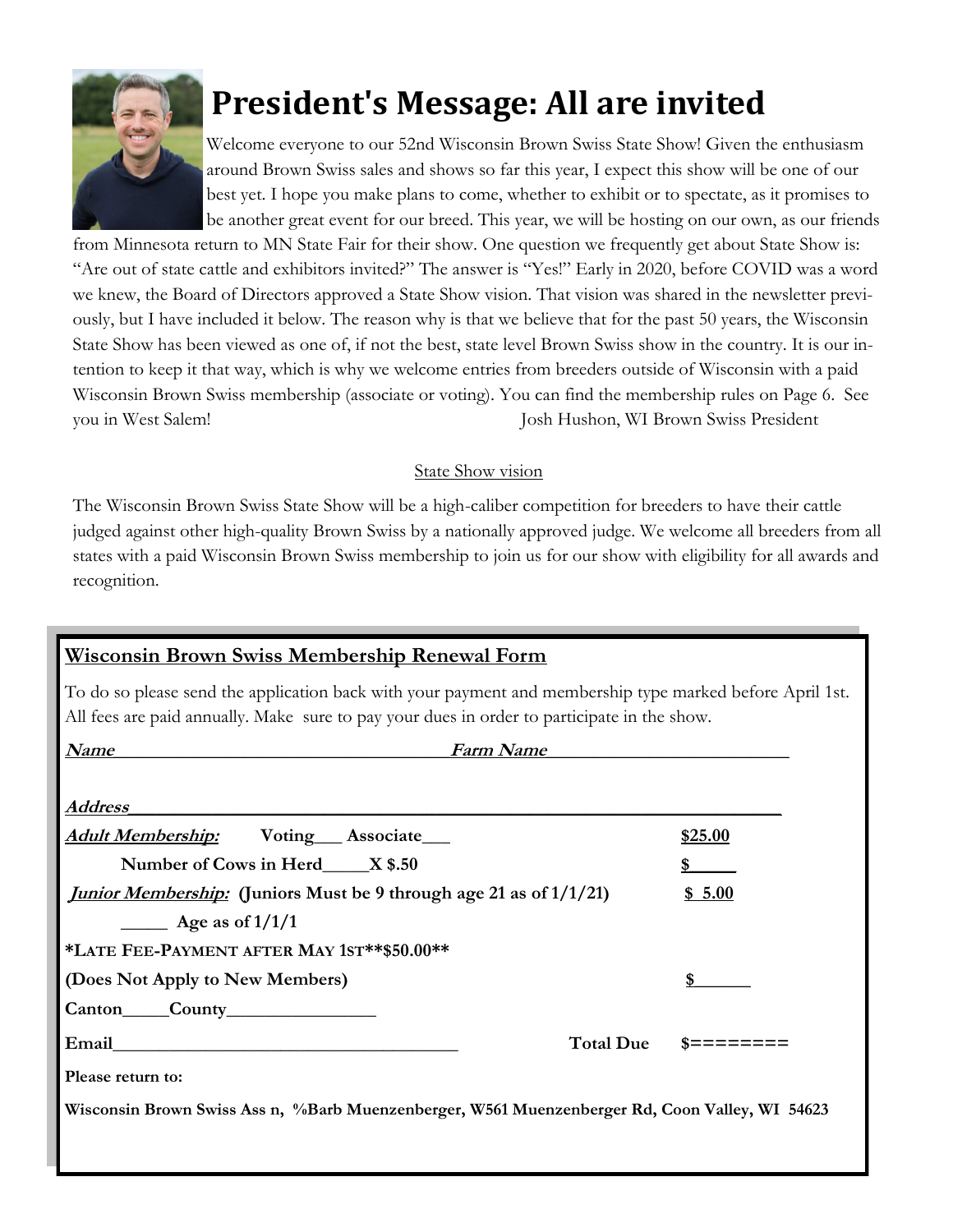### **National Director Update**

Greeting WI Brown Swiss Breeders. 2021 National Convention just wrapped up, and while attendance from WI (and everywhere) was low, we were well represented in the awards and honors for both adults and juniors. Ira Inman PTPR award winners from WI were Jen-Lar Farms, Cozy Nook Farm, and Twinkle-Hill Farm. Loehr Dairy received the Protein Genetic Herds award for their herd category. On the junior side, Jaynie Rule received the Youth Achievement Award, Austin Meyer won the Jr Youth Achievement Award, and Tyler Schroepfer was the National Cheese Yield winner with his National Bellringer Jr. 2 year old.

From the board, we voted on a couple items of significance. The summer Jr. 2 year old class will be added to the All American program for 2022; hopefully allowing time for all state and national shows to add the class to their lineups. The youth lease program will have a limit of 3 animals per youth to keep in spirit of the leasing program objectives. It was voted not to have a Premier Sale at World Dairy Expo in 2021 as no other breeds will be hosting on-site sales to help cost-share. Certainly this will impact the ability of Wisconsin to host a luncheon after the cow show on Thursday, but that was not discussed nor explored.

Year over year, there were more active memberships and total registrations by the Association in 2020 from 2019. Herds on BSA (Brown Swiss Advantage) have been about the same for the last few years, with around 175 herds participating in the registration/ classification/records package.

We continue to try to push different promo items to Facebook; if you have ideas or talents to add to this effort, please reach out to me. The office hired another data entry type person (Rachel) earlier this summer, and am told she is picking things up quickly. Hopefully this will help with paperwork turnaround. The database and programming needs a lot of updating, and that is holding up some of the additions that need to happen.

Please reach out to me at any time with ideas and suggestions. We have monthly virtual meetings, generally the first Thursday of the month.

Cheers, Laurie

#### Sponsors Wanted for:

The following classes-Yearling in Milk, Jr. 3 Year Old, 4 Year Old, 5 Year Old, Aged Cow, Reserve Intermediate Champion, Produce of Dam and Mini Showmanship. Please contact Barb to sign up!

Email-bovalleyswiss@aol.com or call 608-486-2297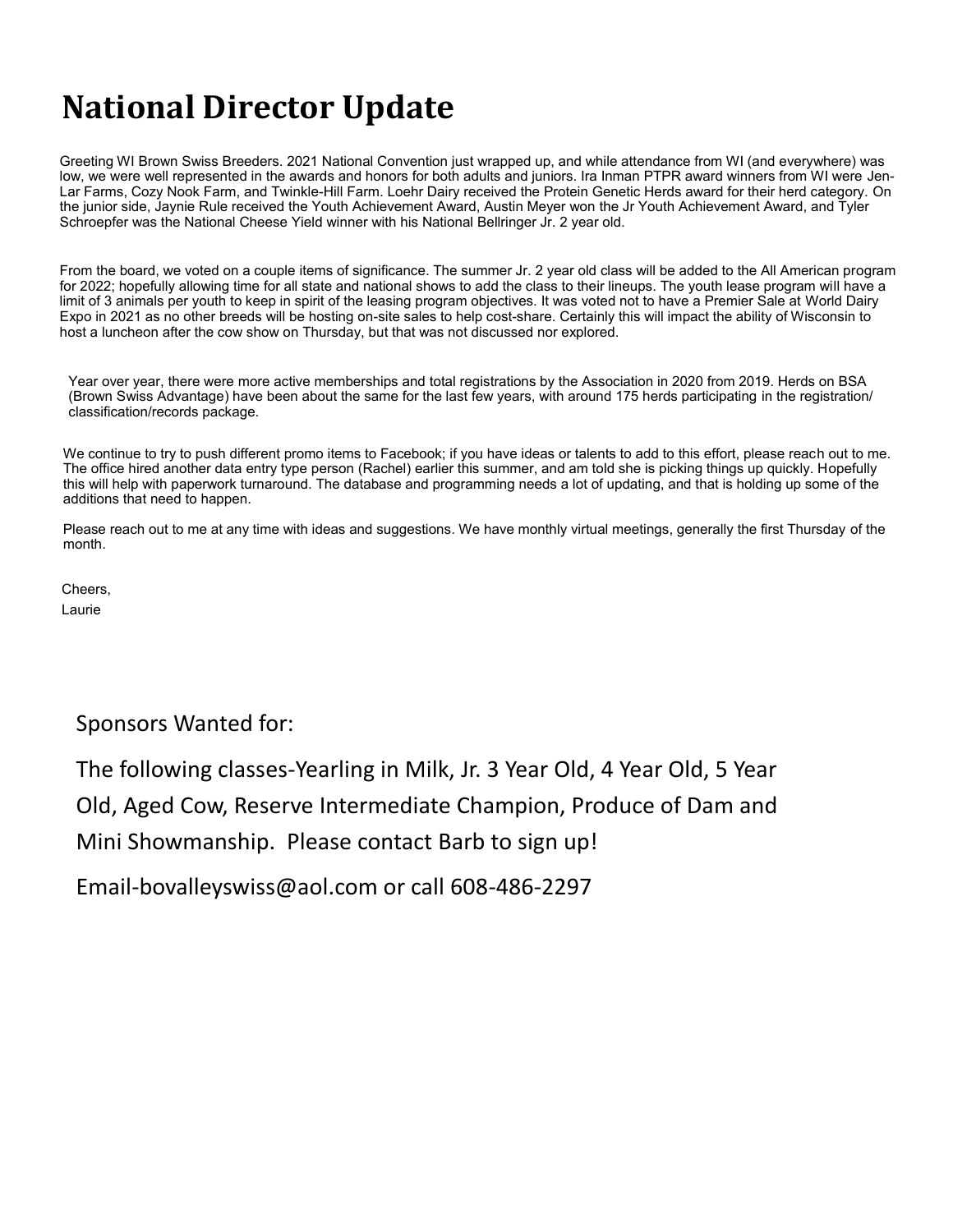### **52nd Wisconsin Brown Swiss State Show**

### **West Salem | August 18 to 21, 2021**

- **E**NTRY FORMS ARE DUE AUGUST 5TH. Entry fee is \$20.00 per head. Late entries will be charged \$35.00 per head. We will accept late entries but anything not received by August 5th may not be listed in the show catalog and is subject to the late fee. Shavings and straw will be available to pre-order. Please send entries to: **Wisconsin Brown Swiss Assn. W561 Muenzenberger Rd., Coon Valley, WI 54623.**
- Registration papers must accompany the animal to the show. **NO** fax copies will be accepted. Official production reports must also accompany the cow to be eligible for the production awards.
- There is no required health tests for in-state cattle but cattle affected with ringworm, warts, manage, or scab will not be allowed. The Wisconsin Brown Swiss Association has the right to have a vet inspection on any questionable animal at the owner's expense. There will be a vet available for inspection and on call if needed by exhibitors. Out of state cattle need to have the same interstate form like World Dairy Expo
- The barns will be open Wednesday, August 18th at 8 am.
- All cattle must be in place by 12:00 noon on Friday. If there is a problem, please contact Barb Muenzenberger at 608/780-8760.
- Cattle will be checked in on Thursday and Friday.
- Shavings, straw, feed and beet pulp are available for purchase. Please place your order on the supply form and enclose your payment. This needs to be prepaid.
- Motel rooms and camping is available. (See page 1)
- On Friday evening we will start our showmanship classes at 7:00 p.m. Showmanship will be as follows: Mini-Showmanship, Junior Showmanship, Intermediate Showmanship, and Senior Showmanship.
- Our show begins Saturday Morning, August 21 at 8:30 a.m. with the heifer classes. We will try to take a lunch break and then start the cow classes at 12:30 p.m. The judge for our show is Tom Foss

*The Show Ring Code of Ethics will follow the World Dairy Expo guidelines and shall be enforced. If in judgment of the official judge any animal that has been tampered with, they have the authority to disqualify this animal from competition, or award it a placing which is sufficient penalty for having violated the Show Ring Code of Ethics.*

*(Expo did take our recommendation from annual meeting and modified the topline rule.)*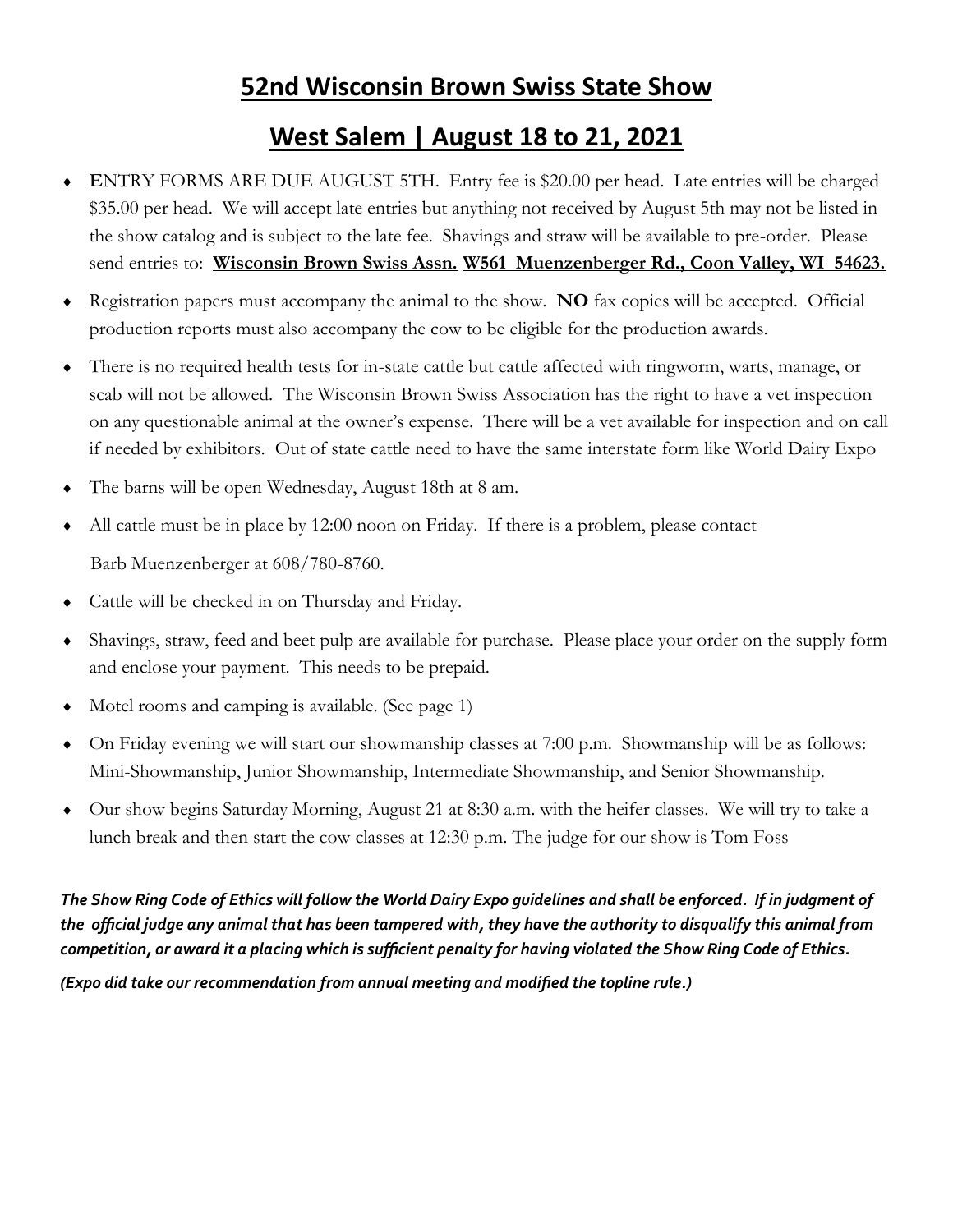#### **2021 Show Classes**

- 1. Spring Heifer Calves Born after February 29, 2021 (and over 3 months of age by show day).
- 2. Winter Heifer Calves- Born after November 30, 2020 and before March 1, 2021.
- 3. Fall Heifer Calves Born after August 31, 2020 and before December 1, 2020.
- 4. Summer Yearling Heifers- Born after May 31, 2020 and before September 1, 2020.
- 5. Spring Yearling Heifers Born after February 28, 2020 and before June 1, 2020.
- 6. Winter Yearling Heifers Born after November 30. 2019 and before March 1, 2020.
- 7. Fall Yearling Heifers Born after August 31, 2019 and before December 1, 2019.

**8. Junior Best Three Females** - Group to consist of 3 animals under two years of age, none of which have freshened. All three animals must have been bred by exhibitor and at least one owned by exhibitor. Each exhibitor limited to one entry. (See Special Rules, A).

- 9. Yearling in Milk-born after August 31,2019.
- 10. Junior Two Year Old Cows Born after February 28, 2019 and before September 1, 2019.
- 11. Senior Two Year Old Cows- Born after August 31, 2018 and before March 1, 2019.
- 12. Junior Three Year Old Cows- Born after February 28, 2018 and before September 1, 2018.
- 13. Senior Three Year Old Cows Born after August 31, 2017 and before March 1, 2018.
- 14. Four Year Old Cows- Born after August 31, 2016 and before September 1, 2017.
- 15. Five Year Old Cows- Born after August 31, 2015 and before September 1, 2016.
- 16. Aged Cows. Six Years Old & Over Born before September 1, 2015.
- 17. Component Merit Cow Class-Lifetime Production of at least 8,500 lbs. combined Fat and Protein.

**Junior Champion & Reserve Junior Champion Female** - First and second place winners of the above heifer classes.

#### **Intermediate Champion Female & Reserve Intermediate Champion Female** - First and second place winners of the Yearling in Milk, Two and Three year old cow classes.

**Senior Champion and Reserve Senior Champion Female** - First and second place winners of the Four, Five, Aged and Component Merit cow classes.

**Grand Champion Female & Reserve Grand Champion Female** - Intermediate and Reserve Champion, Senior and Reserve Senior Champion plus the Junior Champion and Reserve Junior Champion.

#### **Best Udder of the Show. (may not be a leadout class, discretion of the judge)**

**Best Bred and Owned**. Award for the top animal exhibited by same breeder and owner. (may not be a lead out class)

**18. Best Three Females** - Group to consist of any 3 females. At least one must have freshened, the other two any age, all bred by exhibitor and at least one owned by exhibitor. Each exhibitor is limited to one entry. (See Special Rule, A).

**19. Produce of Dam** - Group to consist of 2 animals, any age, either sex, the produce of one cow which must be named. Animals need not both be owned by one exhibitor.

**20**. **Daughter/Dam**-Group consists of 2 animals, the daughter and the dam. Animals need not both be owned by one exhibitor.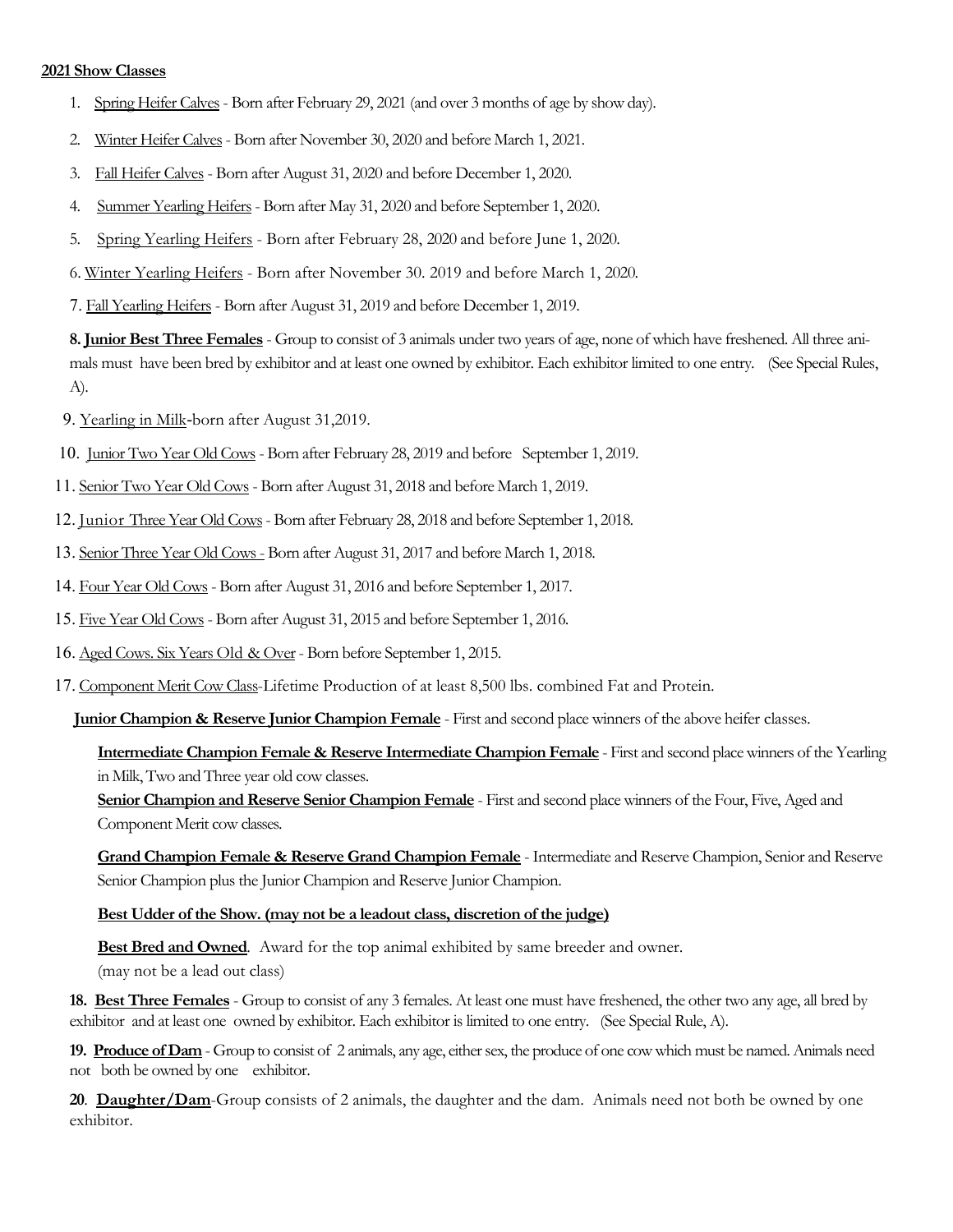#### **SHOWMANSHIP CLASSES: (All ages are as of January 1, 2020) Subject to Change depending on group numbers. Please list your age on the entry form by the showmanship class.**

21. **Mini showmanship-**Ages 8 and under.

22. **Junior showmanship-**Ages 9-12

23. **Intermediate Showmanship-**Ages 13-15

24. **Senior Showmanship-**Ages 16-21

**Wisconsin Junior State Show Awards**

#### **\*\*Wisconsin will follow all National Junior Rules when pertaining to leadsperson rules referring if junior is present or not. Please refer to National BSA for specific rules printed in this newsletter**

**All Paid Junior Members are eligible** for these awards and Junior-owned animals are those animals owned solely by junior members before the animal's second birthday. Or cows that have been owned for at least one full calendar year.

**William Faskell High Protein Award:** Any junior owned animal is eligible to compete. The junior must exhibit the animal and a copy of the last completed lactation report must accompany the animal at the show. (The animal may win only once during the year.)

**Lawrence Hanson Sportsmanship Award:** Any paid junior member is eligible for this award. The junior will be judged by a panel of judges on their sportsmanship throughout the entire show. A junior can only win this award once.

**Top Three All Around Juniors:** Based on showmanship and up to two other animal's placing. Juniors will be awarded points. The top three point juniors will be receiving cash awards. **Points are given as follows:** 

Showmanship-1<sup>st</sup> place-10 pts.,  $2<sup>nd</sup>$  place-9 pts., and so on till 10<sup>th</sup> place.

Heifer classes-1<sup>st</sup> place-3 pts., 2<sup>nd</sup> place-2 pts., 3<sup>rd</sup> place-1pt.

Junior Champion-2 pts., and Reserve Junior Champion-1 pt.

Cow Classes-1<sup>st</sup> place-3 pts., 2<sup>nd</sup> place-2 pts., 3<sup>rd</sup> place-1 pt.

Grand Champion-2 pts and Reserve Champion-1pt.

#### **Definitions & Special Rules**

A. Exhibitor and breeder are defined as follows: "Where a herd is registered in the names of different members of a family residing on one farm and where the herd is one unit, all entries may be considered as a single exhibitor for Junior Best Three Females and Best Three Females classes." Partnership bred animals, outside the family, cannot be used in either Best Three Females class.

- B. For an exhibitor to be eligible to show an animal, the title of ownership by the exhibitor shall show on the Certificate of Registry at the time of the exhibition.
- C. As outlined in the PDCA Show Ring Code of Ethics, if a National Show judge should bring to the attention of the Brown Swiss Association staff possible unethical practices related to Brown Swiss cattle exhibited at a National Show, Brown Swiss Association staff will consult with Show Management as to the proper steps to be taken.
- D. All people wishing to be state members of the Wisconsin Brown Swiss Association but reside in another state can receive an associate membership or must resign their state membership to receive a Wisconsin State membership; also that a cow's residency does not disqualify an animal to be at our state show with the proper state paid membership. (Approved by Wisconsin State Board on 3/9/2012.)
- Premier Breeder An award to be made to the breeder of not more than six animals accumulating the most points in the open individual classes including animals bred by him but exhibited by others.
- Premier Exhibitor An award to the exhibitor accumulating the most points on not more than six animals owned and exhibited by him in the open individual classes. (There is no limit on the number exhibited, but the Premier Breeder and Premier Exhibitor Awards will be automatically figured on the top six animals accumulating the most points.)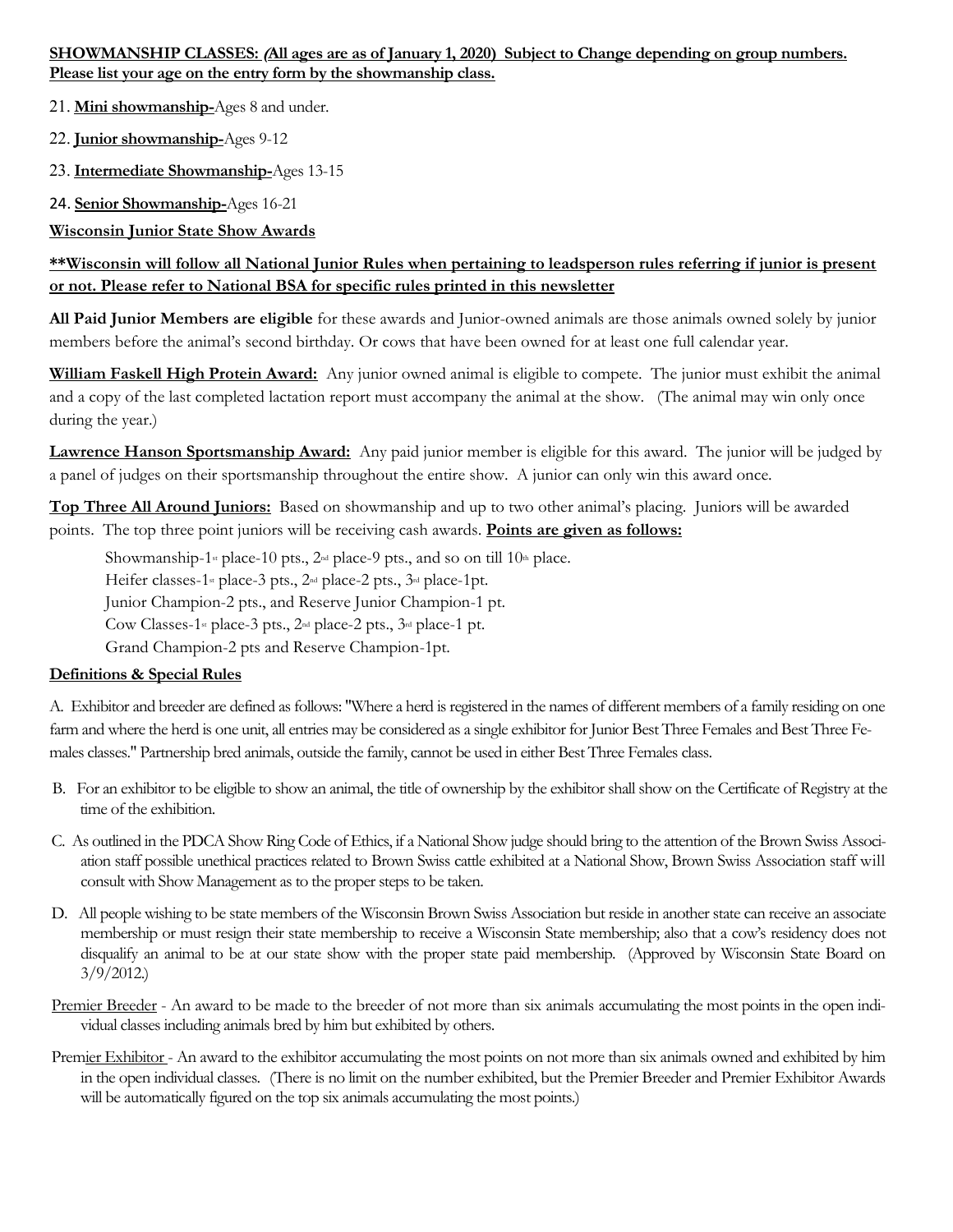ENTRY FORM ENTRY FORM

|                                             |                    |      |                     |   |     | <b>Email entries to:</b>             |         |
|---------------------------------------------|--------------------|------|---------------------|---|-----|--------------------------------------|---------|
| Name:                                       |                    |      |                     |   |     | bovalleyswiss@aol.com                |         |
| Address:                                    |                    |      |                     |   |     | or send entries to:                  |         |
| WIState Pd Members-                         |                    |      | $x = 200 =$         |   |     | WI Brown Swiss Assn                  |         |
| All other entries-                          | -Number of entries |      | $\times$<br>$530 =$ |   |     | W501 Nuenzenberger Rd                |         |
| Please<br>Large straw bales                 | # of bales         |      | $\times$ \$60=      |   |     | Coon Valley, WI 54623                |         |
| Pre order Shaving Bales                     | # of bales         |      | $X$ \$5.50=         |   |     | For questions call Barb @            |         |
| Supplies Beet Pulp                          | # of bags          |      | $x \le 12$          |   |     | 608-486-2297/cell 608-780-8760       |         |
| Camping at the fairgrounds-                 | -- Number of days  |      | $\times$ \$25       |   |     |                                      |         |
| TOTAL PAYABLE TO WISCONSIN BROWN SWISS ASSN |                    |      | ᠊ᡃ                  |   |     | EFH<br>ENTRIES DUE TO BARB BY AUGUST |         |
| Llass#<br><b>Birthdate</b><br>Name          | Reg#               | Sire | Dam                 | 늣 | B/O | Owner                                | Breeder |
|                                             |                    |      |                     |   |     |                                      |         |
|                                             |                    |      |                     |   |     |                                      |         |
|                                             |                    |      |                     |   |     |                                      |         |
|                                             |                    |      |                     |   |     |                                      |         |
|                                             |                    |      |                     |   |     |                                      |         |
|                                             |                    |      |                     |   |     |                                      |         |
|                                             |                    |      |                     |   |     |                                      |         |
|                                             |                    |      |                     |   |     |                                      |         |
|                                             |                    |      |                     |   |     |                                      |         |
|                                             |                    |      |                     |   |     |                                      |         |
|                                             |                    |      |                     |   |     |                                      |         |
|                                             |                    |      |                     |   |     |                                      |         |
|                                             |                    |      |                     |   |     |                                      |         |